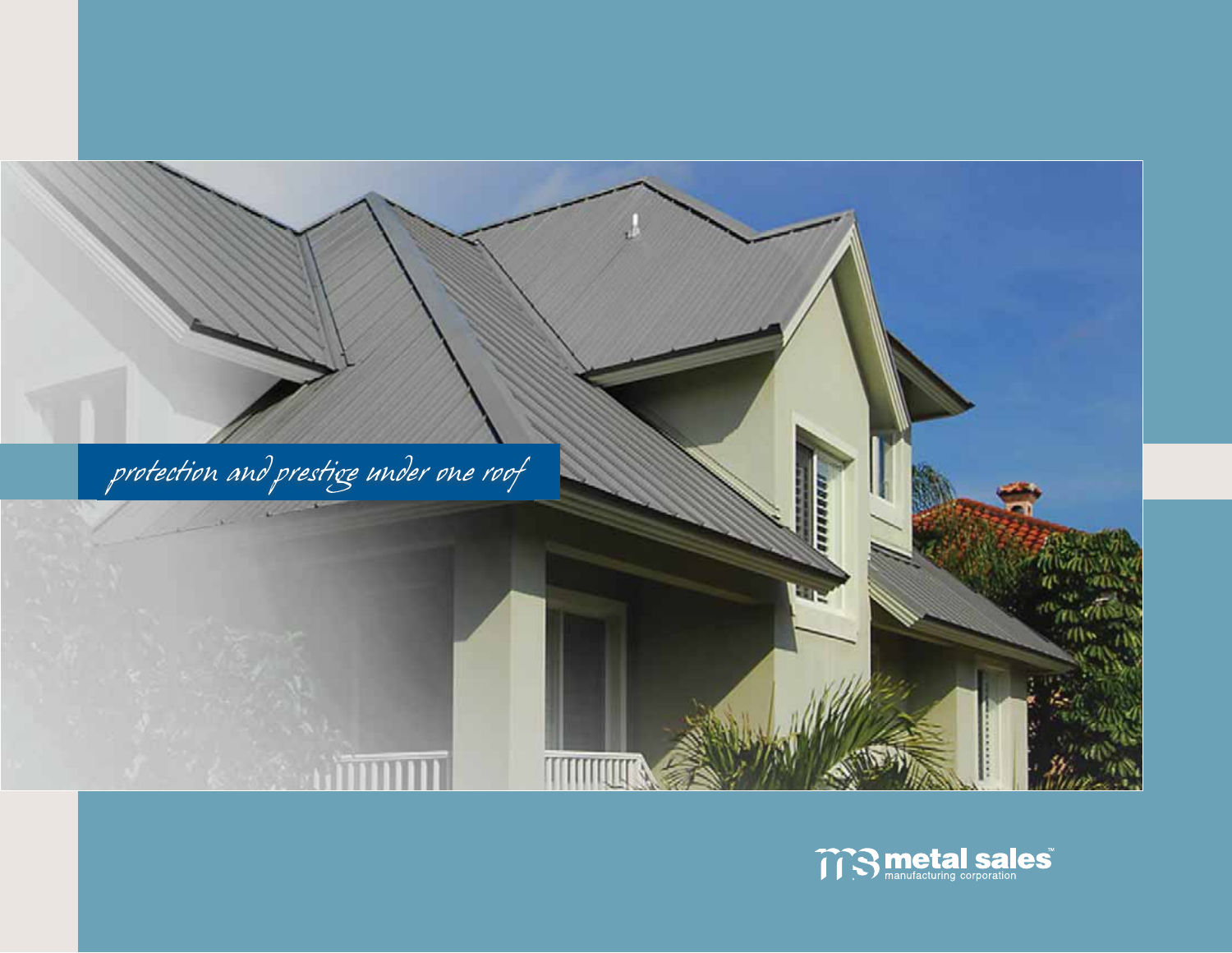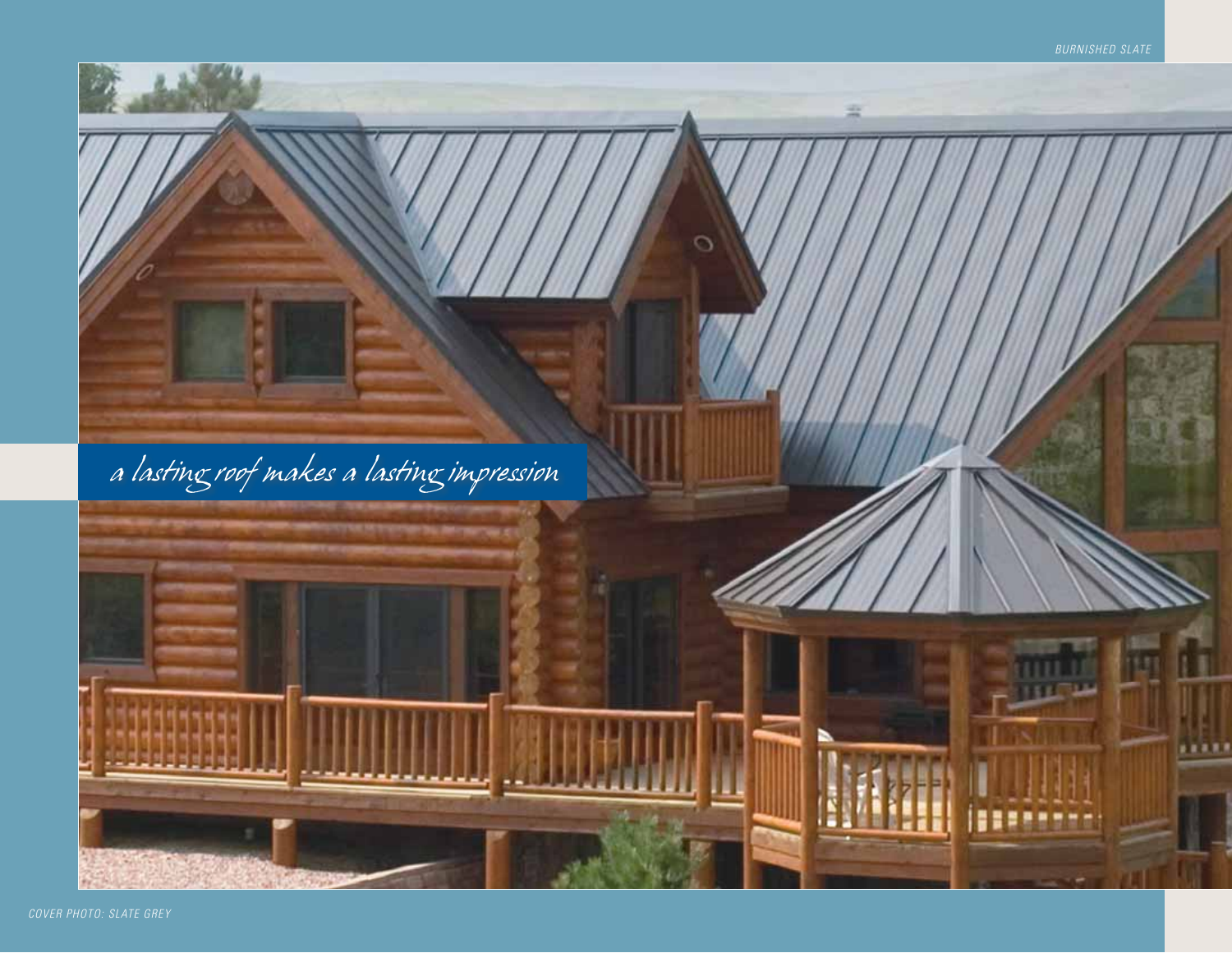

# **if it had exterior walls that needed** to be replaced every 15-20 years?

Never. Yet millions of homeowners annually purchase asphalt shingle roofs that will only last 20 years at best.

Fortunately, this is changing.

Homeowners are discovering a far more permanent roofing solution – metal.

Explore the clear advantages of metal roofing today – why metal has become the fastest-growing category of roofing, and why a Metal Sales™ roof offers the best value to today's well-informed homeowner.



BURNISHED SLATE





TAUPE

#### **COMMON MYTHS OF METAL ROOFS**

#### *"When it rains, metal roofs are noisy."*

This is one of the most common misconceptions of residential metal roofing. This likely stems from a common experience with the sound that rain makes on old barns and worn buildings. The difference between a barn and residential roof is a solid roof deck. This deck combined with underlayment dampens noise, resulting in a roof that is no more or less noisy than any other type of roof.

#### *"Metal roofs get struck by lightning."*

Lightning strikes the highest point in an area, regardless of material. Metal roofs are as likely to be struck as asphalt shingles, slate, wood or any other type of roof material.

#### *"Metal roofs are heavy."*

Surprisingly, metal roofing is generally 50% lighter than an asphalt roof and 75% lighter than concrete tile, fiber cement shakes and slate.

#### *"Metal roofs rust."*

Metal roofs have come a long way. Metal Sales roof panels feature multi-layer protection that starts with a galvanized or Galvalume® coating over the base metal, and employ high-quality color systems that carry industry-leading warranties. The advanced alloys in these protective coatings have undergone real-world weathering tests and ensure that your metal roof will remain impervious to corrosion for decades to come.

#### *"You can't walk on a metal roof."*

Metal roofing is very durable. With adequate fall protection, you can safely walk on a metal roof without causing damage to the panel. The solid roof deck under the metal panels provides ample structure to easily hold a person. Before you walk your roof, please consult your installer or roof manufacturer. They can advise on the safest walking practices based on your roof's style and pitch.

#### *"Metal roofs are hot."*

Roofs naturally get hot under sunlight. However, metal roofs come in a variety of 'cool' colors that reflect solar heat. Metal also releases solar heat quicker than asphalt shingles, reducing the heat load on a home. According to the Heat Island Group,<sup>1</sup> reflective metal roofs reduce the need for cooling homes during hot summer months by up to 40%, saving energy and money.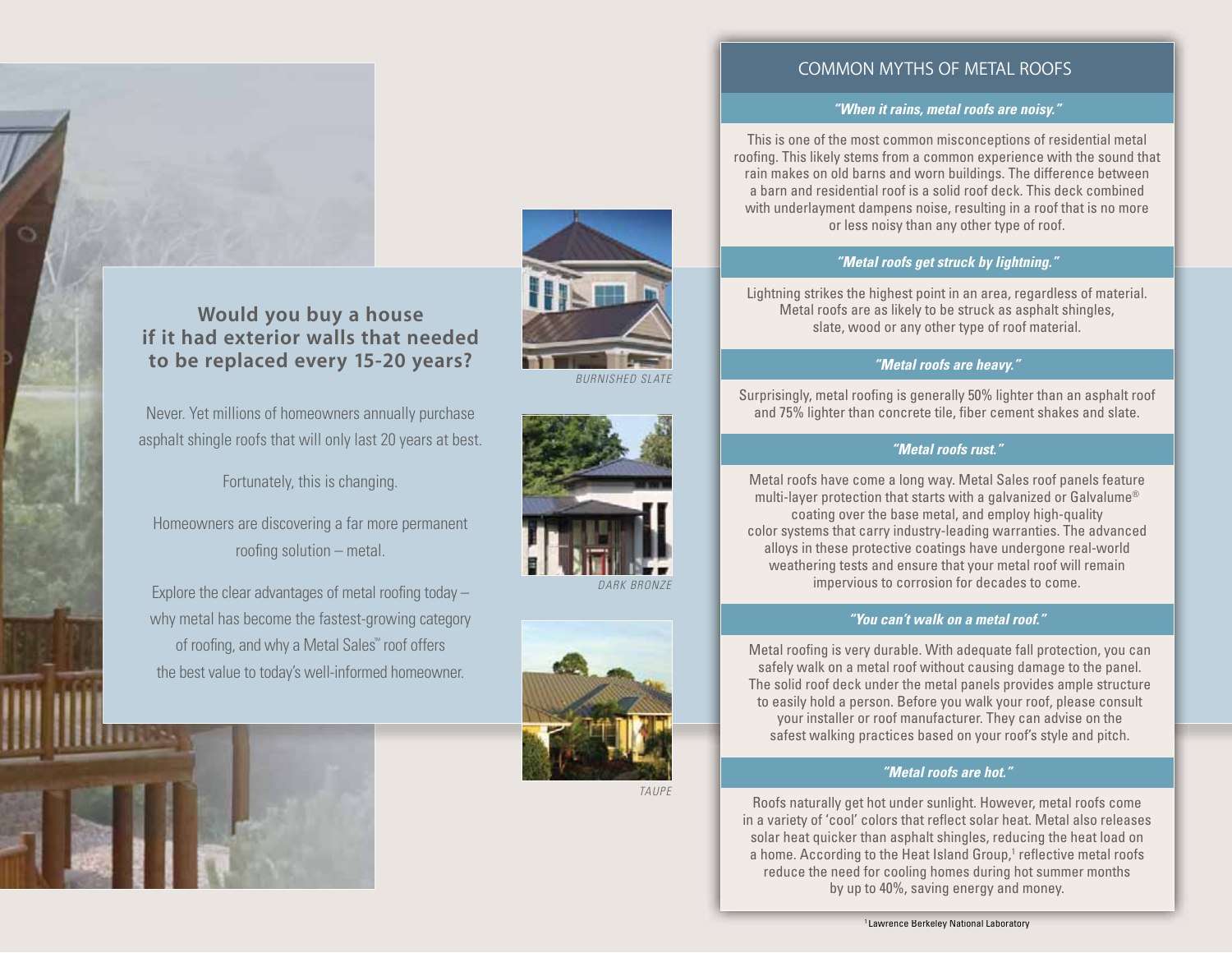# **WHY METAL?**

## **Longevity**

A metal roof will likely be the last roof you ever purchase. A quality metal roof will last for generations – three times or longer than an asphalt shingle roof.

## Resale Value

On average, a quality metal roof increases the value of a home by \$1.45 per square foot.<sup>1</sup> Asphalt shingle roofs are often a liability when it's time to sell.

#### **Aesthetics**

Metal roofs offer a wide variety of profiles and unlimited colors to complement and dramatically improve the curb appeal of any style home.

# **Virtually Maintenance Free**

Metal roofs are easily maintained with simple washing of water or with household detergents for areas with heavy dirt deposits.

### **Reduced Insurance Premiums**

Unlike asphalt or wood shingles, a metal roof exposed to burning embers will not catch fire.<sup>2</sup> Also, metal roofs fare better than shingles in high winds. These advantages can save up to 35% on insurance premiums.3

## **Environmentally Responsible**

Steel is the #1 recycled material in the world, and residential metal roofs are made from up to 30% recycled steel. Asphalt shingles contain petroleum, are rarely recycled, and contribute 11 million tons of landfill waste per year.4



1Cool Metal Roofing Coalition. 2 In areas of high fire incidence, installation of a fire barrier may be advisable. 3Metal Roofing Alliance (MRA). 4Environmental Protection Agency (EPA)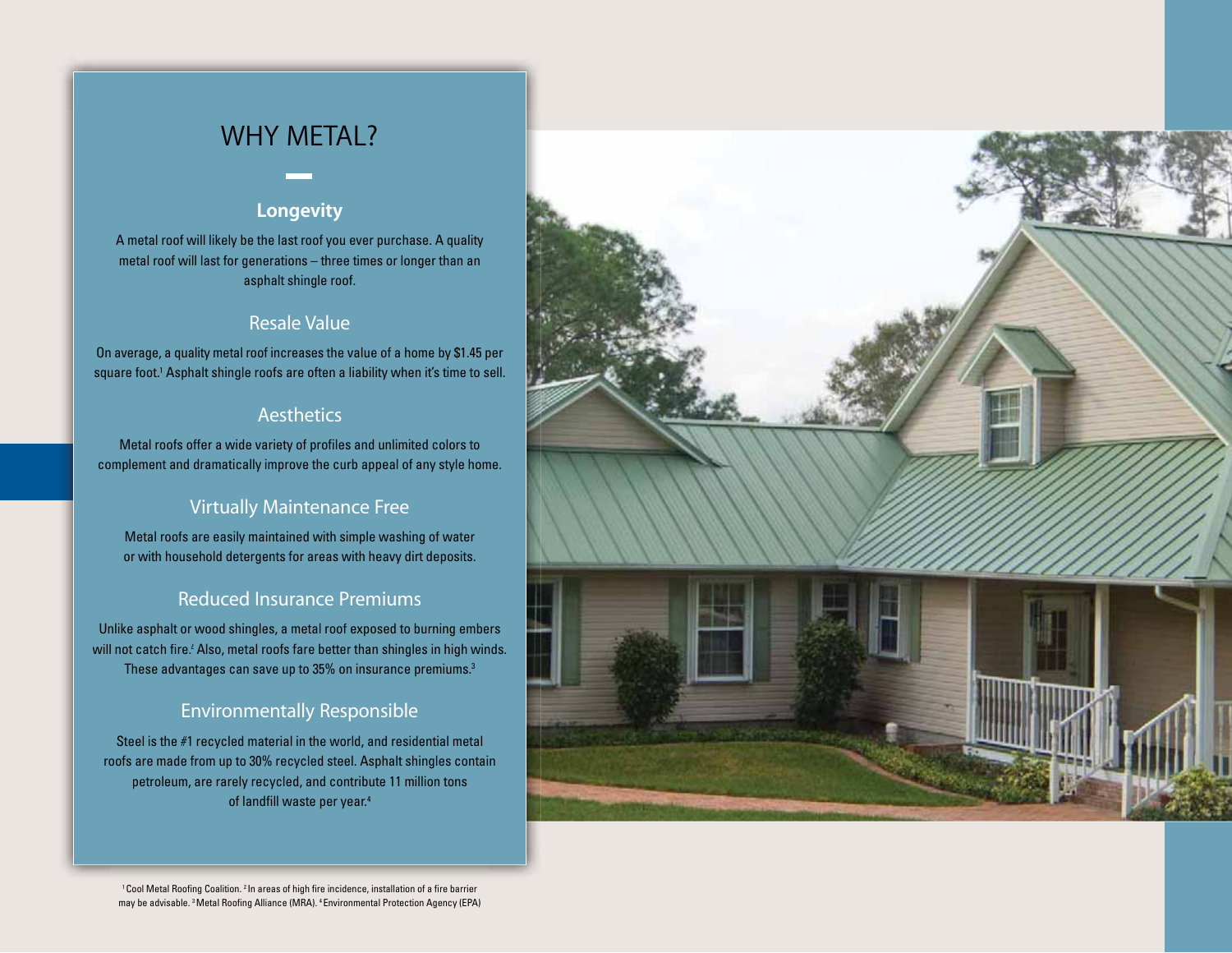HEMLOCK GREEN



# **WHY METAL SALES?**

#### **Best Quality**

Metal Sales ™ roofs feature the safest and highest quality protective coating systems to ensure that your roo f remains pristine, holds its color, and is free of corrosion for generations to come. Beware of cheap imported steel, as it generally uses inferior coatings that do not last and may contain dangerous toxins, including lead.

### **Best Warranty**

Compare Metal Sales warranty options to any other roofing manufacturer and you'll discover true peace-of-mind. Metal Sales 45 year durabilit y warrant ies are t he best in t he i n dustry.

## **Best Value**

Metal Sales offers homeowners the best overall value in metal roofin g because o f our purchasin g power and commitment to usin g onl y the highest quali t y stee l an d coat i n g s ystems.

### **Best Support**

Metal roo fs must be installed b y ex perienced and skilled contractors to ensure trouble-free longevity. Metal Sales operates 21 locations nationwide to provide roofin g contractors with hands-on trainin g and support to ensure that your roof is installed ex pertl y.

# **Cool Roofing Energy Savings**

All Metal Sales color coatings – even the darkest – are <code>ENERGY</code> STAR® listed for their ability to remain cool. This results in up to 40 % annual energy savings and may qualify a homeowner for utility rebates and tax credits . 1

Today's discerning homeowner demands higher quality, longer lasting, and environmentall y-sound products. Metal Sales has more than 50 years of experience as an industry leader in providing exactly this type of product.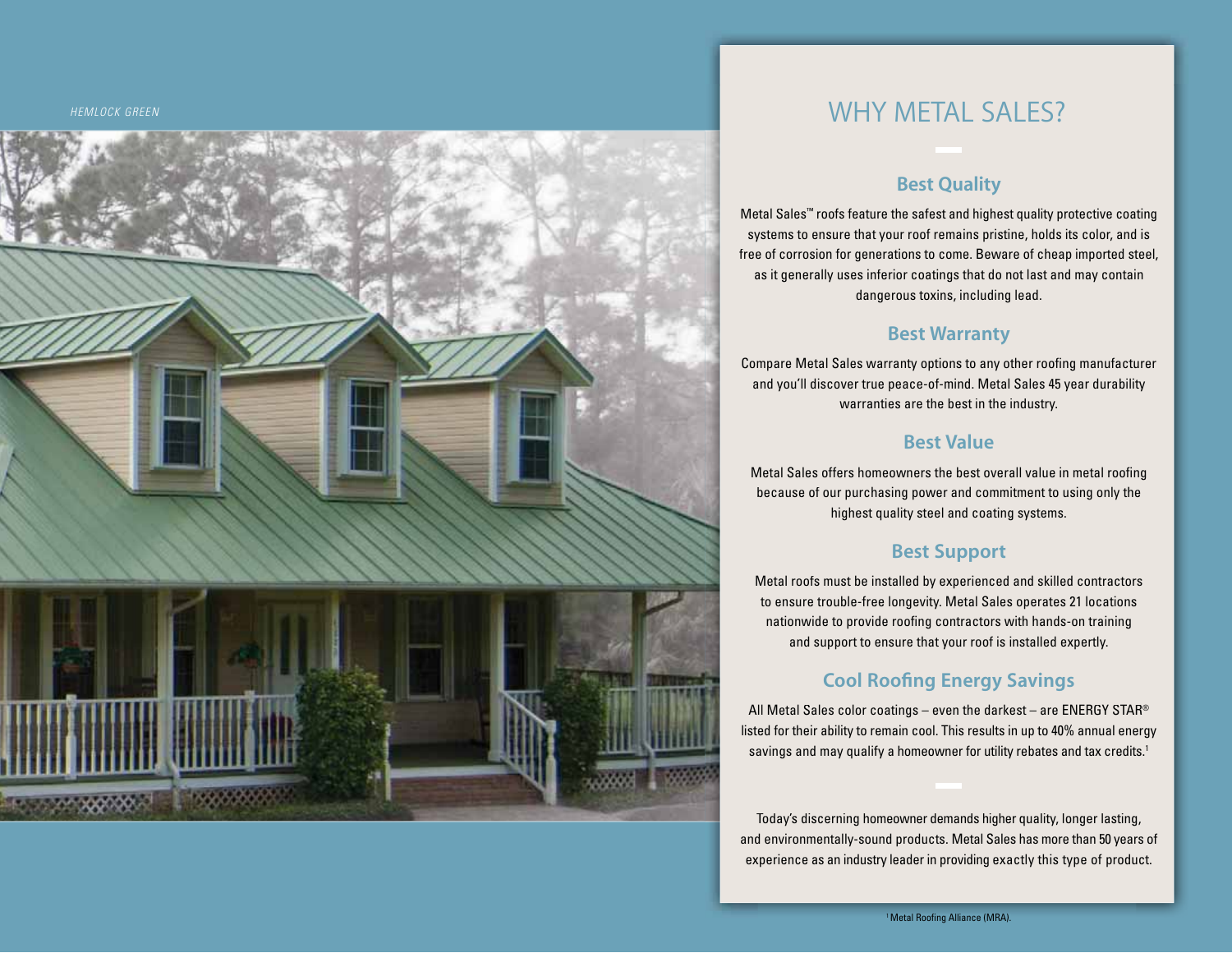### POPULAR METAL SALES™ ROOFING SYSTEMS

#### 5V-Crimp



26 and 29 gauge standard

Classic Rib



26 and 29 gauge standard

### Image II<sup>™</sup>



26 gauge standard

**Vertical Seam** 



24 and 26 gauge standard

Ask your contractor about color and panel options, or visit metalsales.us.com/residential

#### **EXPOSED FASTENED SYSTEMS**

- · Lightweight option
- Cost-effective
- · Install easily

**CONCEALED FASTENED SYSTEMS** 

- · Ultimate in weathertightness
- Superior durability
- · Distinctive appearance





ZINC GREY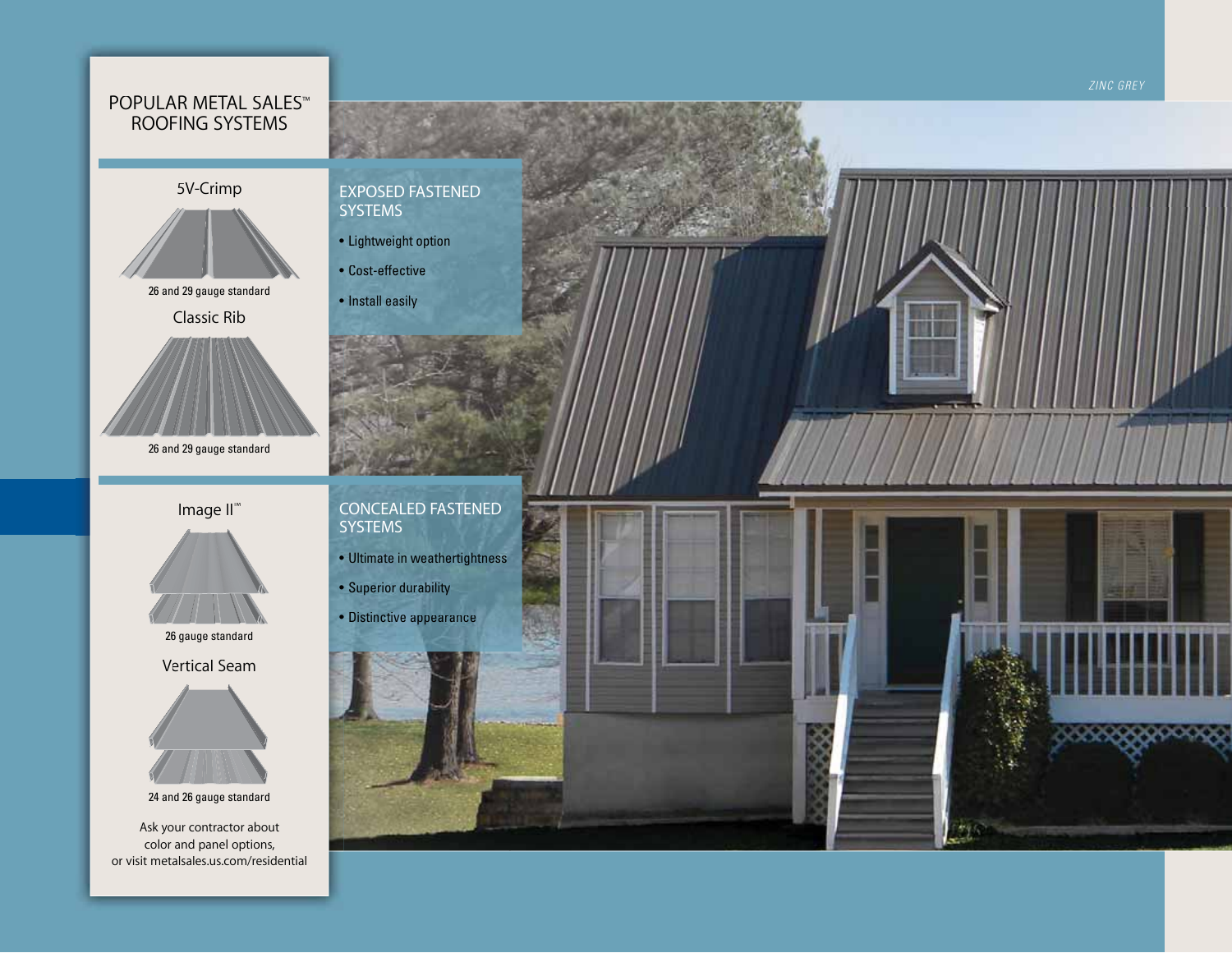

# OTHER THINGS TO CONSIDER

# **Metal Thickness**

Gauge is the measurement of sheet metal thickness and is an important consideration when choosing a metal roof. With metal, the higher the gauge number, the thinner the material. So 29 gauge is thinner than 26 gauge. For residential roofing, 29 gauge is the minimum recommended, while 26 gauge is suitable for most applications. In areas with high winds, incidence of hail or severe weather, 24 gauge is advisable.

## **Concealed Fastened Roof**

Some concealed fastened panels use hidden clips that attach the metal panels to the roof substrate, allowing the panels to expand and contract freely and extending the life of the roof. Another type of concealed fastened panel is attached to the roof substrate with screws along the edge of the panel. The adjoining panel covers the row of screws, protecting them from rain, snow, ice and sun.

## **Exposed Fastened Roof**

This more economical option uses screws that penetrate the roof panel to attach to the roof substrate. The color-matched screws include a neoprene gasket that helps prevent leaking at the penetration.

#### **Protective Coatings**

Multi-layer coatings are factory-applied to metal roof panels for long-term corrosion resistance, and to keep your roof cooler during sunny days. It helps to understand these systems when making a choice for your home. Quality coating systems offer superior protection and durability, have undergone real-world testing, and usually come with a warranty that guarantees optimal performance.

### **Profile**

The rib height of a panel is an important consideration when choosing a metal roof system. Low rib heights give a 'softer' appearance than taller ribs. Some panels have a flat expanse between seams while others feature several ribs per panel.